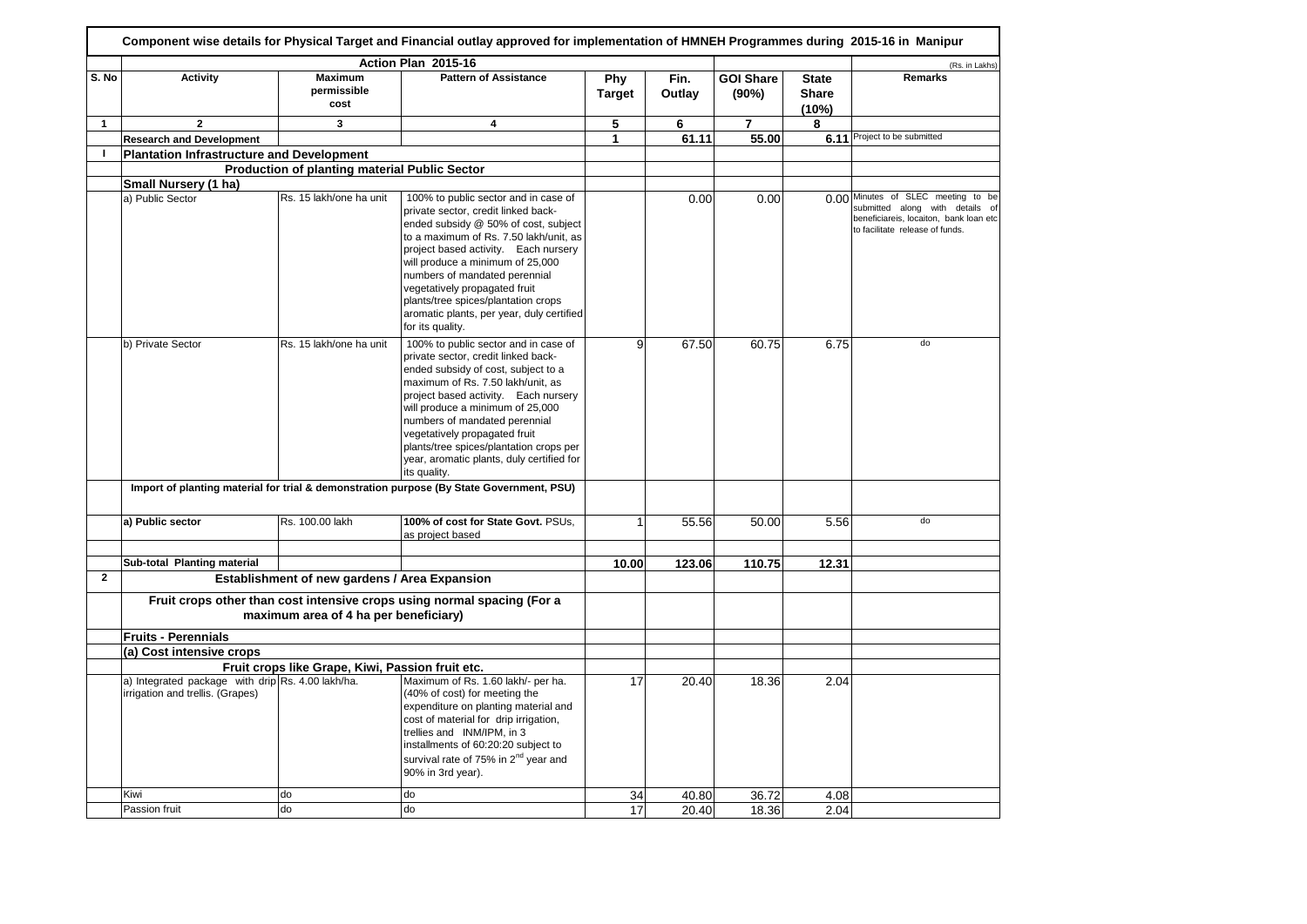|       |                                                                    |                                       | Action Plan 2015-16                                                                                                                                                                                                                                                                                                                                                                    |                      |                |                           |                                | (Rs. in Lakhs) |
|-------|--------------------------------------------------------------------|---------------------------------------|----------------------------------------------------------------------------------------------------------------------------------------------------------------------------------------------------------------------------------------------------------------------------------------------------------------------------------------------------------------------------------------|----------------------|----------------|---------------------------|--------------------------------|----------------|
| S. No | <b>Activity</b>                                                    | <b>Maximum</b><br>permissible<br>cost | <b>Pattern of Assistance</b>                                                                                                                                                                                                                                                                                                                                                           | Phy<br><b>Target</b> | Fin.<br>Outlay | <b>GOI Share</b><br>(90%) | <b>State</b><br>Share<br>(10%) | <b>Remarks</b> |
| 1     | 2                                                                  | 3                                     | 4                                                                                                                                                                                                                                                                                                                                                                                      | 5                    | 6              | $\overline{7}$            | 8                              |                |
|       | b) Without integration                                             | Rs. 1.25 lakh/ha                      | Maximum of Rs. 0.50 lakh/ha (40% of<br>cost) for meeting the expenditure on<br>planting material and cost of<br>INM/IPM in three installments of<br>60:20:20 subject to survival rate of<br>75% in 2 <sup>nd</sup> year and 90% in 3rd year.<br>For (a) and (b) above, in the case of<br>TSP areas, Andaman & Nicobar and<br>Lakshadweep Islands, assistance will<br>be @ 50% of cost. |                      | 0.00           | 0.00                      | 0.00                           |                |
|       | Sub total                                                          |                                       |                                                                                                                                                                                                                                                                                                                                                                                        | 68                   | 81.60          | 73.44                     | 8.16                           |                |
|       | Maintenance without Integration                                    |                                       |                                                                                                                                                                                                                                                                                                                                                                                        |                      |                |                           |                                |                |
|       | 1st Year                                                           |                                       |                                                                                                                                                                                                                                                                                                                                                                                        | 100                  | 15.00          | 13.50                     | 1.50                           |                |
|       | 2nd Year<br>Sub total sum maintanance                              |                                       |                                                                                                                                                                                                                                                                                                                                                                                        |                      | 0.00           | 0.00                      | 0.00                           |                |
|       |                                                                    |                                       |                                                                                                                                                                                                                                                                                                                                                                                        | 100                  | 15.00          | 13.50                     | 1.50                           |                |
|       | iii) Banana (sucker)<br>Integrated package with Rs. 2.00 lakh/ha   |                                       | Maximum of Rs. 0.80 lakh/ha (40% of                                                                                                                                                                                                                                                                                                                                                    |                      |                |                           |                                |                |
|       | a)<br>drip irrigation.                                             |                                       | the cost) for meeting expenditure on<br>planting material, drip irrigation and<br>cost of material for INM/IPM, in 2<br>installments (75:25).                                                                                                                                                                                                                                          | 12                   | 9.00           | 8.10                      | 0.90                           |                |
|       | b) Without integration                                             | Rs.87,500/ha                          | Maximum of Rs. 0.35 lakh/ha (40% of<br>cost) for meeting the expenditure on<br>planting material and cost of<br>INM/IPM in 2 installments (75:25). For<br>(a) and (b) above, in the case of TSP<br>areas, Andaman & Nicobar and<br>Lakshadweep Islands, assistance will<br>be @ 50% of cost in 2 installments.                                                                         | $\Omega$             | 0.00           | 0.00                      | 0.00                           |                |
|       | Sub total                                                          |                                       |                                                                                                                                                                                                                                                                                                                                                                                        | 12                   | 9.00           | 8.10                      | 0.90                           |                |
|       | Maintenance without Integration                                    |                                       |                                                                                                                                                                                                                                                                                                                                                                                        |                      |                |                           |                                |                |
|       | 1st Year                                                           |                                       |                                                                                                                                                                                                                                                                                                                                                                                        | $\mathbf{0}$         | 0.00           | 0.00                      | 0.00                           |                |
|       | iv) Pineapple (sucker)                                             |                                       |                                                                                                                                                                                                                                                                                                                                                                                        |                      |                |                           |                                |                |
|       | Integrated package with Rs. 3.00 lakh/ha<br>a)<br>drip irrigation. |                                       | Maximum of Rs. 1.20 lakh/ha (40% of<br>the cost) for meeting expenditure on<br>planting material, drip irrigation and<br>cost of material for INM/IPM, in 2<br>installments.                                                                                                                                                                                                           |                      | 0.000          | 0.00                      | 0.00                           |                |
|       | b) Without integration                                             | Rs.87,500/ha                          | Maximum of Rs. 0.35 lakh/ha (40% of<br>cost) for meeting the expenditure on<br>planting material and cost of<br>INM/IPM in 2 installments (75:25).<br>For (a) and (b) above, in the case of<br>TSP areas, Andaman & Nicobar and<br>Lakshadweep Islands, assistance will<br>be @ 50% of cost in 2 installments<br>(75:25).                                                              | 500                  | 164.06         | 147.66                    | 16.41                          |                |
|       | Sub total                                                          |                                       |                                                                                                                                                                                                                                                                                                                                                                                        | 500                  | 164.06         | 147.66                    | 16.41                          |                |
|       | Maintenance without Integration                                    |                                       |                                                                                                                                                                                                                                                                                                                                                                                        |                      |                |                           |                                |                |
|       |                                                                    |                                       |                                                                                                                                                                                                                                                                                                                                                                                        |                      |                |                           |                                |                |
|       | 1st Year<br>Sub total maintanance                                  |                                       |                                                                                                                                                                                                                                                                                                                                                                                        | 200<br>200           | 21.88<br>21.88 | 19.69<br>19.69            | 2.19<br>2.19                   |                |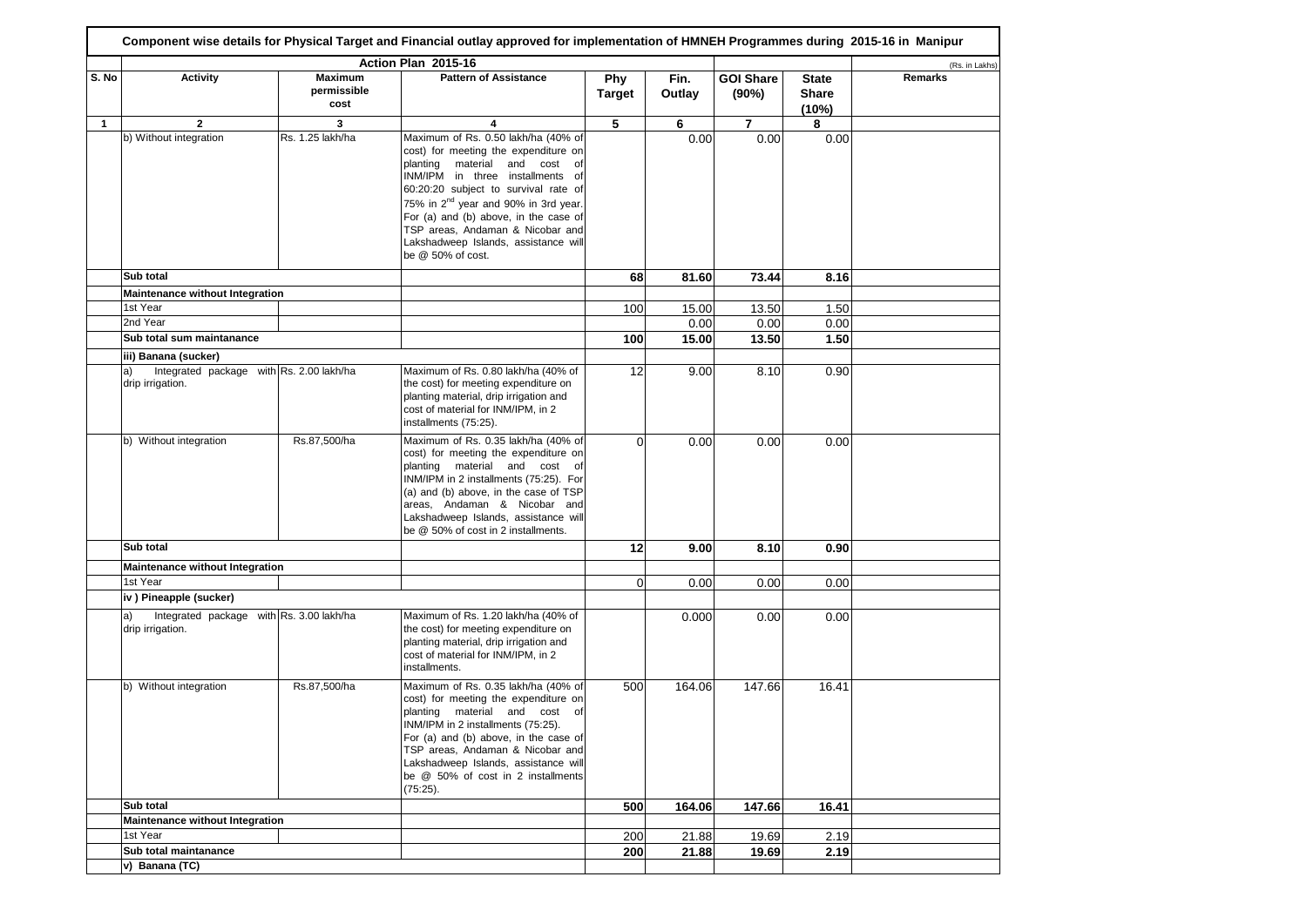|              |                                                                                   |                                       | Action Plan 2015-16                                                                                                                                                                                                                                                                                                         |                      |                |                           |                                       | (Rs. in Lakhs) |
|--------------|-----------------------------------------------------------------------------------|---------------------------------------|-----------------------------------------------------------------------------------------------------------------------------------------------------------------------------------------------------------------------------------------------------------------------------------------------------------------------------|----------------------|----------------|---------------------------|---------------------------------------|----------------|
| S. No        | <b>Activity</b>                                                                   | <b>Maximum</b><br>permissible<br>cost | <b>Pattern of Assistance</b>                                                                                                                                                                                                                                                                                                | Phy<br><b>Target</b> | Fin.<br>Outlay | <b>GOI Share</b><br>(90%) | <b>State</b><br><b>Share</b><br>(10%) | <b>Remarks</b> |
| $\mathbf{1}$ | $\mathbf{2}$                                                                      | 3                                     | 4                                                                                                                                                                                                                                                                                                                           | 5                    | 6              | 7                         | 8                                     |                |
|              | a) Integrated package with drip<br>irrigation.                                    | Rs. 3.00 lakh/ha                      | Maximum of Rs. 1.20 lakh/ha (40 % of<br>cost) for meeting the expenditure on<br>planting material and cost of material<br>for drip system, INM/IPM etc., in 2<br>installments (75:25).                                                                                                                                      | 32                   | 36.00          | 32.40                     | 3.60                                  |                |
|              | b) Without integration                                                            | Rs. 1.25 lakh/ha.                     | Max. of Rs. 0.50 lakh per ha, (40% of<br>cost) for meeting the expenditure on<br>planting material and cost of<br>INM/IPM in 2 installments (75:25).<br>For (a) and (b) above, in the case of<br>TSP areas, Andaman & Nicobar and<br>Lakshadweep Islands, assistance will<br>be @ 50% of cost in 2 installments<br>(75:25). | $\mathbf{0}$         | 0.00           | 0.00                      | 0.00                                  |                |
|              | Sub total                                                                         |                                       |                                                                                                                                                                                                                                                                                                                             | 32                   | 36.00          | 32.40                     | 3.60                                  |                |
|              | Maintenance without Integration                                                   |                                       |                                                                                                                                                                                                                                                                                                                             |                      |                |                           |                                       |                |
|              | 1st Year                                                                          |                                       |                                                                                                                                                                                                                                                                                                                             | 30                   | 11.25          | 10.13                     | 1.13                                  |                |
|              | Sub total sum maintanance                                                         |                                       |                                                                                                                                                                                                                                                                                                                             | 30                   | 11.25          | 10.13                     | 1.13                                  |                |
|              | vii) Papaya                                                                       |                                       |                                                                                                                                                                                                                                                                                                                             |                      |                |                           |                                       |                |
|              | a) Integrated package with drip<br>irrigation.                                    | Rs. 2.00 lakh/ha.                     | Maximum of Rs. 0.80 lakh/ha (40% of<br>the cost) for meeting expenditure on<br>planting material, drip irrigation and<br>cost of material for INM/IPM, in 2<br>installments (75:25).                                                                                                                                        |                      | 0.00           | 0.00                      | 0.00                                  |                |
|              | b) Without integration                                                            | Rs. 60,000/ha                         | Maximum of Rs. 0.30 lakh/ha (50 % of<br>cost) for meeting the expenditure on<br>planting material and cost of INM/IPM<br>in 2 installments (75:25).<br>For (a) and (b) above, in the case of<br>NE and Himalayan States, TSP areas,<br>Andaman<br>&<br>Nicobar<br>and<br>Lakshadweep Islands, assistance will               | 28                   | 6.30           | 5.67                      | 0.63                                  |                |
|              |                                                                                   |                                       | be @ 50% of cost in 2 installments<br>(75:25).                                                                                                                                                                                                                                                                              |                      |                |                           |                                       |                |
|              | Sub total                                                                         |                                       |                                                                                                                                                                                                                                                                                                                             | 28                   | 6.30           | 5.67                      | 0.63                                  |                |
|              | <b>Maintenance with Integration</b>                                               |                                       |                                                                                                                                                                                                                                                                                                                             |                      |                |                           |                                       |                |
|              | 1st Year                                                                          |                                       |                                                                                                                                                                                                                                                                                                                             | 16                   | 4.00           | 3.60                      | 0.40                                  |                |
|              | Maintenance without Integration                                                   |                                       |                                                                                                                                                                                                                                                                                                                             |                      |                |                           |                                       |                |
|              | 1st Year                                                                          |                                       |                                                                                                                                                                                                                                                                                                                             |                      |                |                           |                                       |                |
|              | Sub total sum maintanance                                                         |                                       |                                                                                                                                                                                                                                                                                                                             | 16                   | 4.00           | 3.60                      | 0.40                                  |                |
|              | ix) High density planting (mango, guava, litchi, pomegranate, apple, citrus etc). |                                       |                                                                                                                                                                                                                                                                                                                             |                      |                |                           |                                       |                |
|              | a) Integrated package with drip<br>irrigation                                     | Rs. 1.50 lakh /ha                     | Maximum of Rs. 0.60 lakh per ha.<br>(40% of cost) for meeting the<br>expenditure on planting material, cost<br>of drip system, INM/IPM, canopy<br>management etc., in 3 installments of<br>60:20:20 subject to survival rate of<br>75% in 2nd year and 90% in 3 <sup>rd</sup> year).                                        | 112                  | 50.40          | 45.36                     | 5.04                                  |                |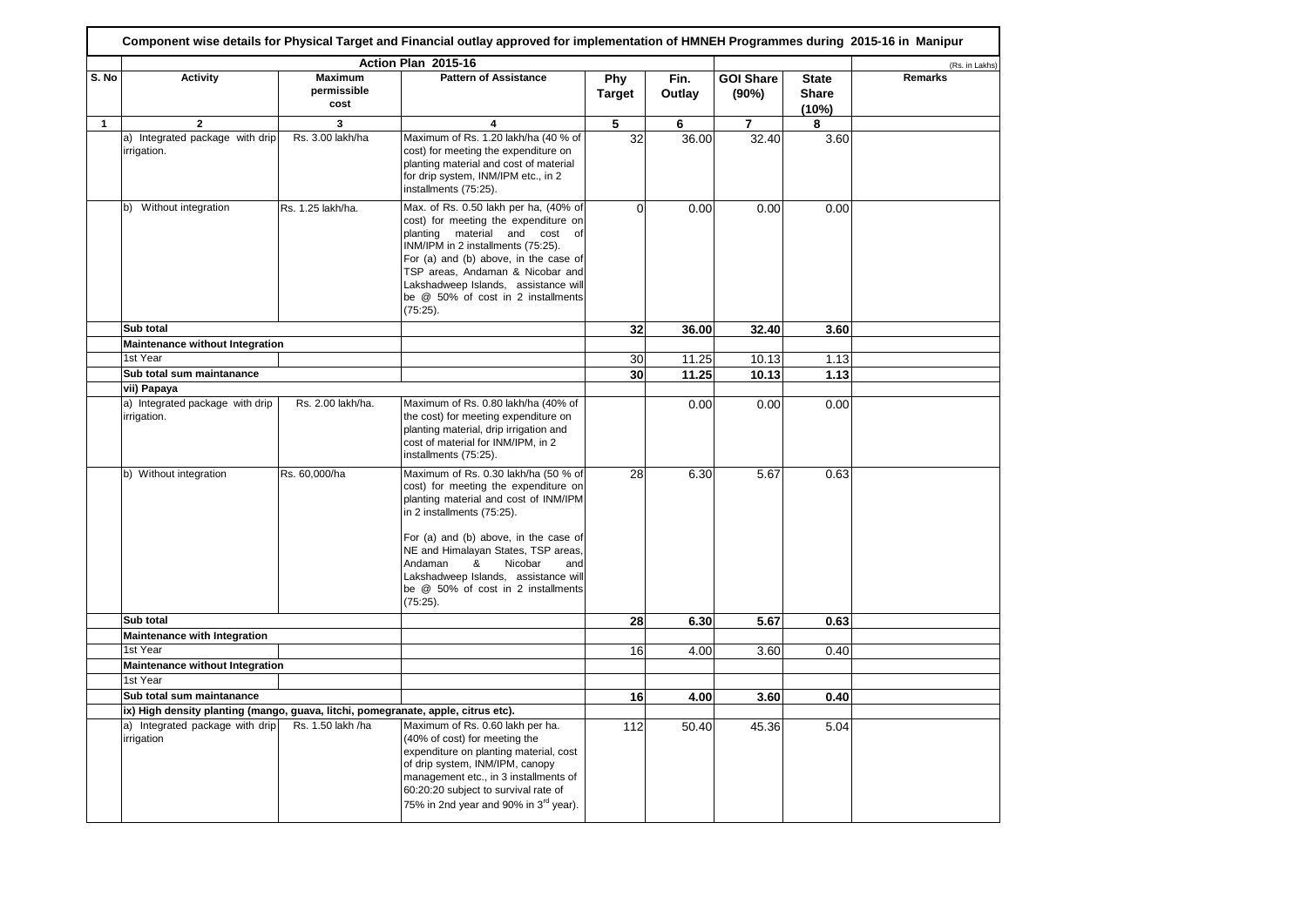|              |                                                                      |                                       | Action Plan 2015-16                                                                                                                                                                                                                                                                                                                                                                                     |                      |                |                           |                                       | (Rs. in Lakhs)                |
|--------------|----------------------------------------------------------------------|---------------------------------------|---------------------------------------------------------------------------------------------------------------------------------------------------------------------------------------------------------------------------------------------------------------------------------------------------------------------------------------------------------------------------------------------------------|----------------------|----------------|---------------------------|---------------------------------------|-------------------------------|
| S. No        | <b>Activity</b>                                                      | <b>Maximum</b><br>permissible<br>cost | <b>Pattern of Assistance</b>                                                                                                                                                                                                                                                                                                                                                                            | Phy<br><b>Target</b> | Fin.<br>Outlay | <b>GOI Share</b><br>(90%) | <b>State</b><br><b>Share</b><br>(10%) | <b>Remarks</b>                |
| 1            | $\mathbf{2}$                                                         | 3                                     | 4                                                                                                                                                                                                                                                                                                                                                                                                       | 5                    | 6              | $\overline{7}$            | 8                                     |                               |
|              | b) Without Integration.                                              | Rs. 1.00 lakh/ha.                     | Maximum of Rs. 0.40 lakh/ha (40% of<br>the cost) for meeting the expenditure<br>on planting material and cost of<br>INM/IPM in 3 installments (60:20:20).<br>For (a) and (b) above, in the case of<br>TSP areas, Andaman & Nicobar and<br>Lakshadweep Islands, assistance will<br>be @ 50% of cost in 3 installments of<br>60:20:20 subject to survival rate of<br>75% in 2nd year and 90% in 3rd year) | 56                   | 16.80          | 15.12                     | 1.68                                  |                               |
|              | Sub total                                                            |                                       |                                                                                                                                                                                                                                                                                                                                                                                                         | 168                  | 67.20          | 60.48                     | 6.72                                  |                               |
|              | <b>Maintenance with Integration</b>                                  |                                       |                                                                                                                                                                                                                                                                                                                                                                                                         |                      |                |                           |                                       |                               |
|              | 1st Year                                                             |                                       |                                                                                                                                                                                                                                                                                                                                                                                                         | 120                  | 18.00          | 16.20                     | 1.80                                  |                               |
|              | 2nd Year                                                             |                                       |                                                                                                                                                                                                                                                                                                                                                                                                         |                      |                |                           |                                       |                               |
|              | <b>Maintenance without Integration</b>                               |                                       |                                                                                                                                                                                                                                                                                                                                                                                                         |                      |                |                           |                                       |                               |
|              | 1st Year                                                             |                                       |                                                                                                                                                                                                                                                                                                                                                                                                         | 150                  | 15.00          | 13.50                     | 1.50                                  |                               |
|              | 2nd Year                                                             |                                       |                                                                                                                                                                                                                                                                                                                                                                                                         |                      |                |                           |                                       |                               |
|              | Lime/Lemon                                                           |                                       |                                                                                                                                                                                                                                                                                                                                                                                                         | 450                  | 54.00          | 48.60                     |                                       | 5.40 As per HMNEH 2010 norms  |
|              | Guava                                                                |                                       |                                                                                                                                                                                                                                                                                                                                                                                                         | 80                   | 9.60           | 8.64                      |                                       | 0.96 As per HMNEH 2010 norms  |
|              | Oranage                                                              |                                       |                                                                                                                                                                                                                                                                                                                                                                                                         | 865                  | 103.80         | 93.42                     |                                       | 10.38 As per HMNEH 2010 norms |
|              | Sub total maintanance                                                |                                       |                                                                                                                                                                                                                                                                                                                                                                                                         | 1665                 | 200.40         | 180.36                    | 20.04                                 |                               |
|              | (b) Fruit crops other than cost intensive crops using normal spacing | Rs. 1.00 lakh/ha                      |                                                                                                                                                                                                                                                                                                                                                                                                         |                      |                |                           |                                       |                               |
|              | a) Integrated package with drip<br>irrigation                        |                                       | Maximum of Rs. 0.40 lakh/ ha. (40%<br>of cost) for meeting the expenditure on<br>planting material, cost of drip system,<br>INM/IPM, canopy management etc in<br>3 installments of 60:20:20 subject to<br>survival rate of 75% in 2nd year &<br>90% in 3rd year for perennial crops<br>and for non perennial crops in 2<br>installments of 75:25.                                                       | 0                    | 0.00           | 0.00                      | 0.00                                  |                               |
|              | b) Without Integration                                               | Rs. 60,000/ha                         | Maximum of Rs. 0.30 lakh/ha (50 % of<br>cost) for meeting the expenditure on<br>planting material and cost of INM/IPM<br>in 3 installments of 60:20:20.                                                                                                                                                                                                                                                 | 51                   | 9.18           | 8.26                      | 0.92                                  |                               |
|              | Sub total                                                            |                                       |                                                                                                                                                                                                                                                                                                                                                                                                         | 51                   | 9.18           | 8.26                      | 0.92                                  |                               |
|              | Maintenance without Integration                                      |                                       |                                                                                                                                                                                                                                                                                                                                                                                                         |                      |                |                           |                                       |                               |
|              | 1st Year                                                             |                                       |                                                                                                                                                                                                                                                                                                                                                                                                         |                      | 0.00           | 0.00                      | 0.00                                  |                               |
|              | 2nd Year                                                             |                                       |                                                                                                                                                                                                                                                                                                                                                                                                         | 100                  | 6.00           | 5.40                      | 0.60                                  |                               |
|              | Sub-total                                                            |                                       |                                                                                                                                                                                                                                                                                                                                                                                                         | 100.00               | 6.00           | 5.40                      | 0.60                                  |                               |
|              | Vegetable (For maximum area of 2 ha per beneficiary)                 |                                       |                                                                                                                                                                                                                                                                                                                                                                                                         |                      |                |                           |                                       |                               |
|              | Hybrid                                                               | Rs.50,000/ha                          | 40% of cost in general areas                                                                                                                                                                                                                                                                                                                                                                            | 996.53               | 249.13         | 224.22                    |                                       | 24.91 Including VIUC          |
|              | Sub-total                                                            |                                       |                                                                                                                                                                                                                                                                                                                                                                                                         | 996.53               | 249.13         | 224.22                    | 24.91                                 |                               |
| $\mathbf{3}$ | Flowers (For a maximum of 2 ha per beneficiary)                      |                                       |                                                                                                                                                                                                                                                                                                                                                                                                         |                      |                |                           |                                       |                               |
|              | <b>Cut flowers</b>                                                   |                                       |                                                                                                                                                                                                                                                                                                                                                                                                         |                      |                |                           |                                       |                               |
|              | Small & Marginal Farmers                                             | Rs. 1.00 lakh/ha                      | 50% of cost in NE & HS, TSP areas,<br>A&N and Lakshadweep Islands.                                                                                                                                                                                                                                                                                                                                      | 60.0                 | 30.00          | 27.00                     | 3.00                                  |                               |
|              | Other farmers                                                        | do                                    | 50% of cost in NE & HS, TSP areas,<br>A&N and Lakshadweep Islands.                                                                                                                                                                                                                                                                                                                                      | 0.0                  | 0.00           | 0.00                      | 0.00                                  |                               |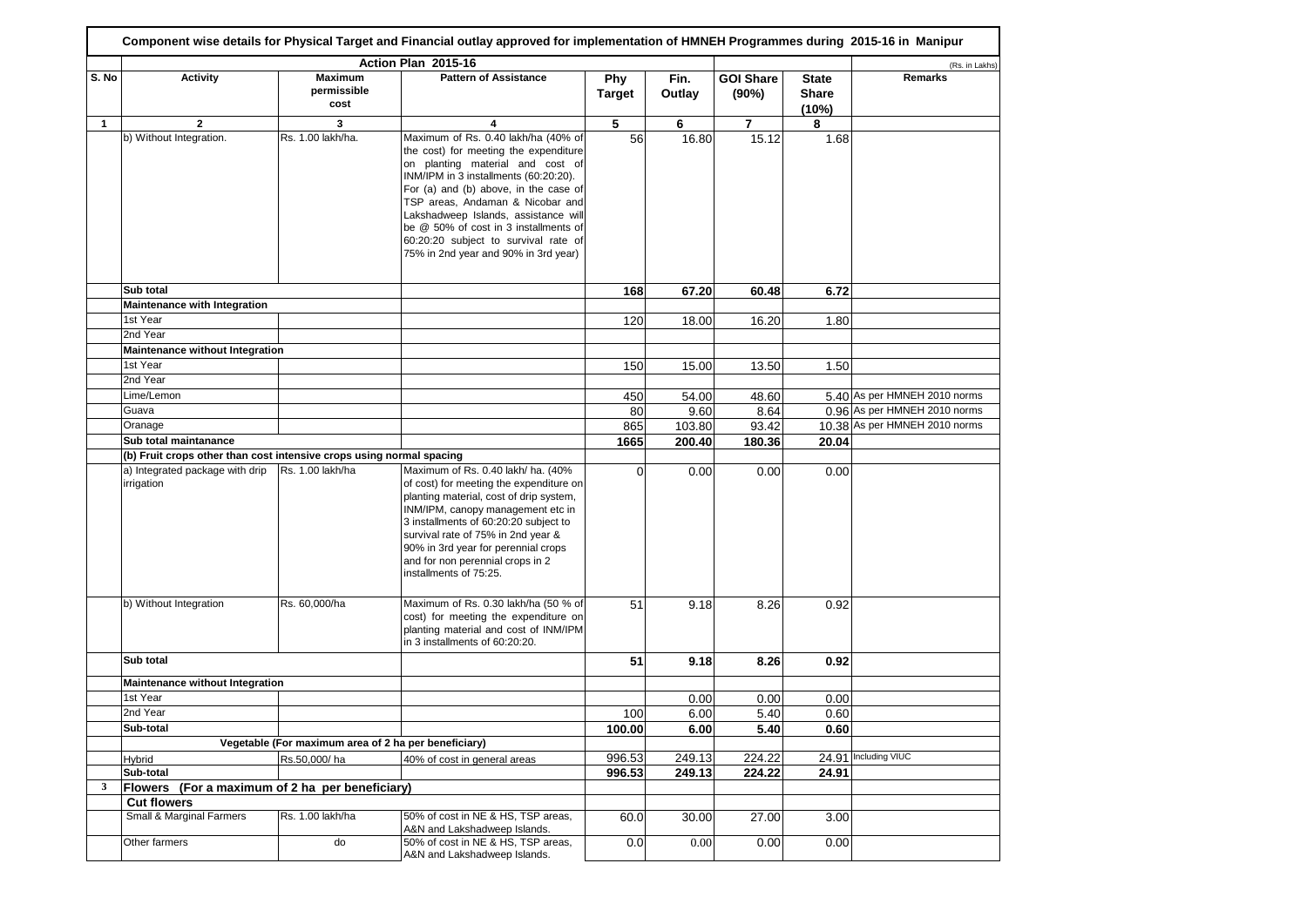|                         |                                                               |                                         | Action Plan 2015-16                                                                                                                                                                                                                                                                                                                                                                                                                                    |                      |                |                           |                                       | (Rs. in Lakhs) |
|-------------------------|---------------------------------------------------------------|-----------------------------------------|--------------------------------------------------------------------------------------------------------------------------------------------------------------------------------------------------------------------------------------------------------------------------------------------------------------------------------------------------------------------------------------------------------------------------------------------------------|----------------------|----------------|---------------------------|---------------------------------------|----------------|
| S. No                   | <b>Activity</b>                                               | Maximum<br>permissible<br>cost          | <b>Pattern of Assistance</b>                                                                                                                                                                                                                                                                                                                                                                                                                           | Phy<br><b>Target</b> | Fin.<br>Outlay | <b>GOI Share</b><br>(90%) | <b>State</b><br><b>Share</b><br>(10%) | Remarks        |
| 1                       | $\mathbf{2}$                                                  | 3                                       | 4                                                                                                                                                                                                                                                                                                                                                                                                                                                      | 5                    | 6              | $\overline{7}$            | 8                                     |                |
|                         | Sub-total                                                     |                                         |                                                                                                                                                                                                                                                                                                                                                                                                                                                        | 60.0                 | 30.00          | 27.0                      | 3.00                                  |                |
| $\overline{\mathbf{4}}$ | Spices (For a maximum area of 4 ha per beneficiary)           |                                         |                                                                                                                                                                                                                                                                                                                                                                                                                                                        |                      |                |                           |                                       |                |
|                         | Seed spice and Rhizomatic<br>spices                           | Rs.30,000/ha                            | Maximum of Rs. 12,000/- per ha.<br>(40% of cost) for meeting the<br>expenditure on planting material and<br>cost of material for INM/IPM etc).                                                                                                                                                                                                                                                                                                         | 278                  | 41.70          | 37.53                     | 4.17                                  |                |
|                         | <b>Perennial spices</b><br>(black pepper)                     | Rs. 50,000/ha                           | Maximum of Rs. 20,000/- per ha<br>(@40% of cost) for meeting the<br>expenditure on planting material and<br>cost of material for INM/IPM etc.<br>For (i) and (ii) above, in the case of<br>TSP areas, Andaman and<br>Lakshadweep Islands, assistance will<br>be @ 50% of cost.                                                                                                                                                                         | $\Omega$             | 0.00           | 0.00                      | 0.00                                  |                |
|                         | Sub-total                                                     |                                         |                                                                                                                                                                                                                                                                                                                                                                                                                                                        | 278                  | 41.70          | 37.53                     | 4.17                                  |                |
|                         | Plantation crops (For a maximum area of 4 ha per beneficiary) |                                         |                                                                                                                                                                                                                                                                                                                                                                                                                                                        |                      |                |                           |                                       |                |
|                         | <b>Cashew</b>                                                 |                                         |                                                                                                                                                                                                                                                                                                                                                                                                                                                        |                      |                |                           |                                       |                |
|                         | a) Integrated package with<br>drip irrigation                 | Rs. 1.00 lakh/ha                        | Rs. 0.40 lakh per ha (40% of cost) for<br>meeting the expenditure on planting<br>material and cost of material for drip<br>system, INM/IPM etc) in 3 installments<br>of 60:20:20 subject to survival rate of<br>50% in second year and 90% in third<br>year.                                                                                                                                                                                           |                      | 0.00           | 0.00                      | 0.00                                  |                |
|                         | b) Without integration                                        | Rs. 50,000/ha                           | Rs.0.20 lakh per ha (40 % of cost)<br>for meeting the expenditure on<br>planting material and cost of material<br>for INM/IPM in 3 installments of<br>60:20:20 subject to survival rate of<br>75% in second year and 90% in third<br>year for a maximum area of 4 ha per<br>beneficiary.<br>For<br>(a) and (b) above, in the case of TSP<br>areas, Andaman & Nicobar and<br>Lakshadweep Islands assistance will<br>be @ 50% of cost in 3 installments. | 17                   | 2.55           | 2.30                      | 0.26                                  |                |
|                         | Sub-total                                                     |                                         |                                                                                                                                                                                                                                                                                                                                                                                                                                                        | 17                   | 2.55           | 2.30                      | 0.26                                  |                |
|                         |                                                               | Maintenance without integration I year  |                                                                                                                                                                                                                                                                                                                                                                                                                                                        |                      |                |                           |                                       |                |
|                         | Cashew                                                        | Rs. 40,000ha                            | Maximum of Rs. 20,000/- per ha (50%<br>of cost for meeting the expenditure on<br>planting material and cost of material<br>for INM/IPM etc) in 3 installments of<br>60:20:20 subject to survival rate of<br>75% in second year and 90% in third<br>year for a maximum area of 4 ha                                                                                                                                                                     | 15                   | 0.75           | 0.68                      | 0.08                                  |                |
|                         |                                                               | Maintenance without integration II year |                                                                                                                                                                                                                                                                                                                                                                                                                                                        |                      |                |                           |                                       |                |
|                         | Cashew                                                        | do                                      | do                                                                                                                                                                                                                                                                                                                                                                                                                                                     | 60.0                 | 7.20           | 6.48                      | 0.72                                  |                |
|                         | Cocoa                                                         | do                                      | do                                                                                                                                                                                                                                                                                                                                                                                                                                                     | 0.0                  | 0.00           | 0.00                      | 0.00                                  |                |
|                         | Sub-total                                                     |                                         |                                                                                                                                                                                                                                                                                                                                                                                                                                                        | 75.0                 | 7.95           | 7.16                      | 0.80                                  |                |
|                         | Grand Total Area Exp.                                         |                                         |                                                                                                                                                                                                                                                                                                                                                                                                                                                        | 2210.53              | 696.73         | 627.05                    | 69.67                                 |                |
|                         | Grand Total maintanance.                                      |                                         |                                                                                                                                                                                                                                                                                                                                                                                                                                                        | 2186.00              | 266.48         | 239.83                    | 26.65                                 |                |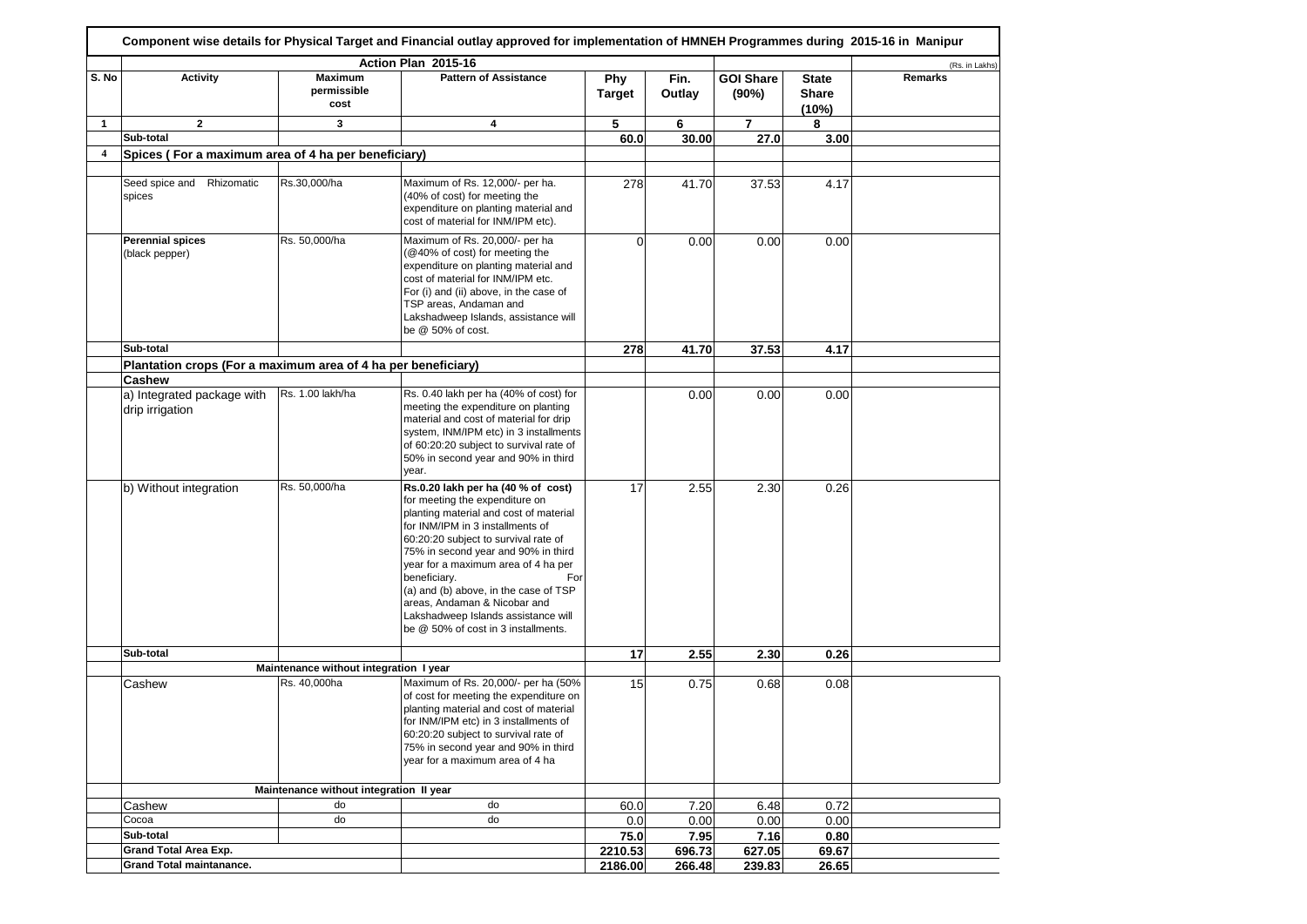|              |                                                                                        |                                                  | Action Plan 2015-16                                                                                                                   |                      |                |                           |                                       | (Rs. in Lakhs)                                                                                                                                            |
|--------------|----------------------------------------------------------------------------------------|--------------------------------------------------|---------------------------------------------------------------------------------------------------------------------------------------|----------------------|----------------|---------------------------|---------------------------------------|-----------------------------------------------------------------------------------------------------------------------------------------------------------|
| S. No        | <b>Activity</b>                                                                        | Maximum<br>permissible<br>cost                   | <b>Pattern of Assistance</b>                                                                                                          | Phy<br><b>Target</b> | Fin.<br>Outlay | <b>GOI Share</b><br>(90%) | <b>State</b><br><b>Share</b><br>(10%) | Remarks                                                                                                                                                   |
| $\mathbf{1}$ | $\overline{2}$                                                                         | 3                                                | 4                                                                                                                                     | 5                    | 6              | $\overline{7}$            | 8                                     |                                                                                                                                                           |
|              | <b>Mushrooms</b>                                                                       |                                                  |                                                                                                                                       |                      |                |                           |                                       |                                                                                                                                                           |
|              | <b>Production unit</b>                                                                 |                                                  |                                                                                                                                       |                      |                |                           |                                       |                                                                                                                                                           |
|              | <b>Public Sector</b>                                                                   | Rs. 20.00 lakh/ unit                             | 100% of the cost.                                                                                                                     | 0.0                  | 0.00           | 0.00                      | 0.00                                  |                                                                                                                                                           |
|              | <b>Private Sector</b>                                                                  | Rs. 20.00 lakh/ unit                             | 40% of cost for private sector, for<br>meeting<br>the<br>expenditure<br>on<br>infrastructure, as credit linked back<br>ended subsidy. | 5.0                  | 40.00          | 36.00                     |                                       | 4.00 Minutes of SLEC meeting to be<br>submitted along with details of<br>beneficiareis, locaiton,<br>etc to<br>facilitate release of funds.               |
|              | Spawn making unit                                                                      |                                                  |                                                                                                                                       |                      |                |                           |                                       |                                                                                                                                                           |
|              | <b>Public Sector</b>                                                                   | Rs. 15 lakh/ unit                                | 100% of the cost.                                                                                                                     | 1.0                  | 15.00          | 13.50                     | 1.50                                  | do                                                                                                                                                        |
|              | <b>Private Sector</b>                                                                  | Rs. 15 lakh/ unit                                | 40% of cost for private sector, for<br>meeting<br>the<br>expenditure<br>on<br>infrastructure, as credit linked back<br>ended subsidy. | 8.0                  | 48.00          | 43.20                     | 4.80                                  | do                                                                                                                                                        |
|              | <b>Compost making unit</b>                                                             |                                                  |                                                                                                                                       |                      |                |                           |                                       |                                                                                                                                                           |
|              | <b>Public Sector</b>                                                                   | Rs. 20.00 lakh/ unit                             | 100% of the cost.                                                                                                                     | 1.0                  | 20.00          | 18.00                     | 2.00                                  | do                                                                                                                                                        |
|              | <b>Private Sector</b>                                                                  | Rs. 20.00 lakh/ unit                             | 40% of cost for private sector, for<br>meeting<br>the<br>expenditure<br>on<br>infrastructure, as credit linked back<br>ended subsidy. | 8.0                  | 64.00          | 57.60                     | 6.40                                  | do                                                                                                                                                        |
|              | <b>Sub-total Mushroom</b>                                                              |                                                  |                                                                                                                                       | 23.00                | 187.00         | 168.30                    | 18.70                                 |                                                                                                                                                           |
| 5            | Rejuvenation/replacement of<br>senile plantation including<br>Canopy management. Mango | Rs. 40,000/ha                                    | 50% of the total cost subject to a<br>maximum of Rs. 20,000/ha limited to<br>two ha per beneficiary.                                  | 750                  | 150.00         | 135.00                    |                                       | 15.00 To be implemented as per guidelines<br>circulated                                                                                                   |
|              | Sub-total                                                                              |                                                  |                                                                                                                                       | 750                  | 150.00         | 135                       | 15.00                                 |                                                                                                                                                           |
|              | <b>Creation of Water resources</b>                                                     |                                                  |                                                                                                                                       |                      |                |                           |                                       |                                                                                                                                                           |
|              | <b>Community tanks</b>                                                                 |                                                  |                                                                                                                                       |                      |                |                           |                                       |                                                                                                                                                           |
|              | i) Community tanks/on farm ponds/on farm water reservoirs with use of                  |                                                  | plastic/RCC lining - (10 ha. of command area, with pond size of 100m x 100m x                                                         |                      |                |                           |                                       |                                                                                                                                                           |
|              | ii) Water harvesting system for individuals- for storage of water in<br>20mx20mx3m     |                                                  |                                                                                                                                       |                      |                |                           |                                       |                                                                                                                                                           |
|              | Plain areas                                                                            | areas and                                        | Rs. 1.50 lakh/unit in plain 50% of cost. Maintenance to be<br>ensured by the beneficiary.                                             | 125                  | 93.75          | 84.38                     | 9.38                                  |                                                                                                                                                           |
|              | Hilly areas.                                                                           | areas                                            | Rs. 1.80 lakh/unit in hilly 50% of cost. Maintenance to be<br>ensured by the beneficiary.                                             | 50                   | 45.00          | 40.50                     | 4.50                                  |                                                                                                                                                           |
|              | Sub-total                                                                              |                                                  |                                                                                                                                       | 175                  | 138.75         | 124.88                    | 13.88                                 |                                                                                                                                                           |
| 5            |                                                                                        | Protected cultivation (area in Ha.)              |                                                                                                                                       |                      |                |                           |                                       |                                                                                                                                                           |
|              | a) Green House structure (Ha.)                                                         |                                                  |                                                                                                                                       |                      |                |                           |                                       |                                                                                                                                                           |
|              | (b) Naturally ventilated system                                                        |                                                  |                                                                                                                                       |                      |                |                           |                                       |                                                                                                                                                           |
|              | (i) Tubular structur                                                                   | Rs.1219/Sq.m<br>(up<br>area 500 Sq. m) for hilly | to 50% of the cost limited to 4000 Sq.m<br>per beneficiary.                                                                           | 4.50                 | 274.28         | 246.85                    |                                       | 27.43 Including PFDC. Minutes of SLEC<br>meeting to be submitted along with<br>details of beneficiareis, locaiton, etc<br>to facilitate release of funds. |
|              | iii) Bamboo structure                                                                  | Rs. 518/Sq. m for hilly<br>areas                 | 50% of the cost limited to 20 units<br>(each unit should not exceed 200 Sqm<br>per beneficiary.                                       | 6.00                 | 155.40         | 139.86                    | 15.54                                 |                                                                                                                                                           |
|              | d) Shade Net House                                                                     |                                                  |                                                                                                                                       |                      |                | 0.00                      | 0.00                                  |                                                                                                                                                           |
|              | i) Tubular structure                                                                   | Rs. 816/Sq.m for hilly<br>areas                  | 50% of cost limited to 4000 Sq.m<br>per beneficiary.                                                                                  | 2.73                 | 111.38         | 100.25                    |                                       | 11.14 Including VIUC                                                                                                                                      |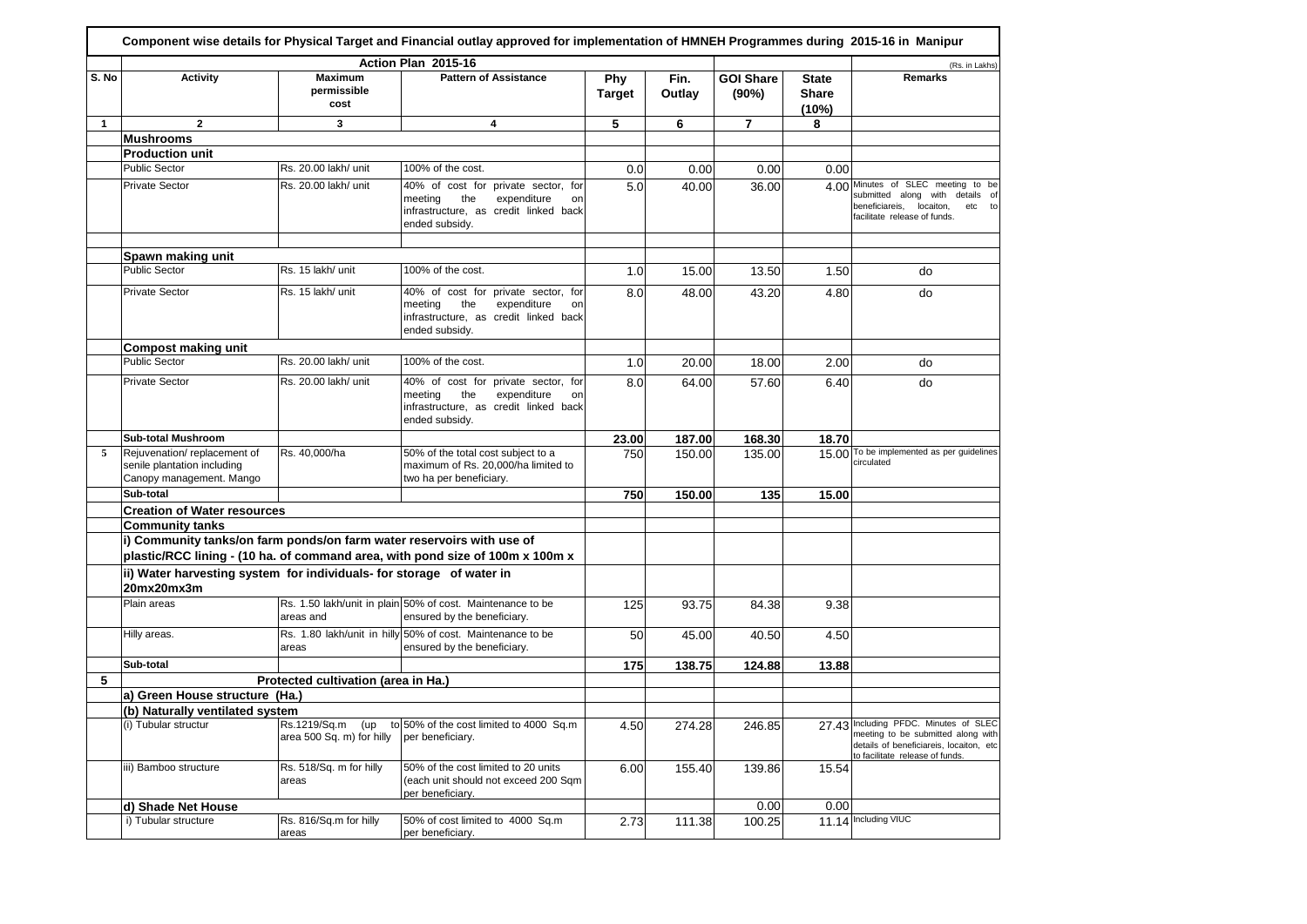|              |                                                                                                              |                                       | Action Plan 2015-16                                                                                                                                                                                                                                                                                                      |                             |                |                           |                                | (Rs. in Lakhs)                                                                                                |
|--------------|--------------------------------------------------------------------------------------------------------------|---------------------------------------|--------------------------------------------------------------------------------------------------------------------------------------------------------------------------------------------------------------------------------------------------------------------------------------------------------------------------|-----------------------------|----------------|---------------------------|--------------------------------|---------------------------------------------------------------------------------------------------------------|
| S. No        | <b>Activity</b>                                                                                              | <b>Maximum</b><br>permissible<br>cost | <b>Pattern of Assistance</b>                                                                                                                                                                                                                                                                                             | <b>Phy</b><br><b>Target</b> | Fin.<br>Outlay | <b>GOI Share</b><br>(90%) | <b>State</b><br>Share<br>(10%) | <b>Remarks</b>                                                                                                |
| $\mathbf{1}$ | $\mathbf{2}$                                                                                                 | 3                                     | 4                                                                                                                                                                                                                                                                                                                        | 5                           | 6              | $\overline{7}$            | 8                              |                                                                                                               |
|              | iii) Bamboo structure                                                                                        | Rs. 414/Sq. m for hilly<br>areas      | 50% of cost limited to 20 units (each<br>unit not to exceed<br>200 sq.<br>m) per beneficiary.                                                                                                                                                                                                                            | 3.72                        | 77.00          | 69.30                     | 7.70                           |                                                                                                               |
|              | f) Cost of planting material &<br>cultivation of high value<br>vegetables grown in poly<br>house             | Rs.140/Sq. m                          | 50% of cost limited to 4000 Sq.m per<br>beneficiary.                                                                                                                                                                                                                                                                     | 11.12                       | 77.84          | 70.06                     |                                | 7.78 Including VIUC                                                                                           |
|              | g) Cost of planting material &<br>cultivation of Orchid & Anthurium<br>under poly house/shade net<br>house.  | Rs. 700/Sq.m                          | 50% of cost limited to 4000 Sq. m per<br>beneficiary.                                                                                                                                                                                                                                                                    | 0.84                        | 29.40          | 26.46                     | 2.94                           |                                                                                                               |
|              | h) Cost of planting material &<br>cultivation of Carnation &<br>Gerbera under poly house/shade<br>net house. | Rs. 610/Sq.m                          | 50% of cost limited to 4000 Sq. m per<br>beneficiary.                                                                                                                                                                                                                                                                    | 0.56                        | 17.08          | 15.37                     | 1.71                           |                                                                                                               |
|              | i) Cost of planting material &<br>cultivation of Rose and lilum<br>under poly house/shade net<br>house       | Rs. 426/Sq.m                          | 50% of cost limited to 4000 Sq. m per<br>beneficiary.                                                                                                                                                                                                                                                                    | 0.30                        | 6.39           | 5.75                      | 0.64                           |                                                                                                               |
|              | Sub-total protected cultivation                                                                              |                                       |                                                                                                                                                                                                                                                                                                                          | 29.77                       | 748.77         | 673.90                    | 74.88                          |                                                                                                               |
| 6            | Promotion of Integrated Nutrient Management(INM)/ Integrated Pest                                            |                                       |                                                                                                                                                                                                                                                                                                                          |                             |                |                           |                                |                                                                                                               |
|              | Promotion of IPM                                                                                             | Rs. 4000/ha                           | 30% of cost subject to a maximum of<br>Rs 1200/ha limited to 4.00 ha/<br>beneficiary.                                                                                                                                                                                                                                    | 5556.00                     | 66.67          | 60.00                     |                                | 6.67 To be need based and taken up after<br>identifying problem of pest / disease<br>and nutrient deficiency. |
|              | Sub-total INM / IPM                                                                                          |                                       |                                                                                                                                                                                                                                                                                                                          | 5556.00                     | 66.67          | 60.00                     | 6.67                           |                                                                                                               |
|              | <b>Adoption Organic Farming</b>                                                                              |                                       |                                                                                                                                                                                                                                                                                                                          |                             |                |                           |                                |                                                                                                               |
|              | iii) Vermi compost Units /organic input production unit                                                      |                                       |                                                                                                                                                                                                                                                                                                                          |                             |                |                           |                                |                                                                                                               |
|              | i) Vermi compost Units                                                                                       | Rs.1,00,000/ unit for<br>Vermibed.    | 50% of cost conforming to the size of<br>permanent structure and the unit of 30'x8'x2.5' dimension of<br>Rs. 16,000/unit for HDPE permanent structure to be<br>administered on pro-rata basis. 50%<br>of cost conforming to the size of 96 cft<br>(12'x4'x2') and IS 15907:2010 to be<br>administered on pro-rata basis. | 334                         | 167.00         | 150.30                    |                                | 16.70 Designs para meter of HDPE beds<br>will conformer to BIS standards (IS<br>15907:2010)                   |
|              | ii) Vermibeds                                                                                                | do                                    | do                                                                                                                                                                                                                                                                                                                       |                             | 0.00           | 0.00                      | 0.00                           |                                                                                                               |
|              | Sub-total                                                                                                    |                                       |                                                                                                                                                                                                                                                                                                                          |                             | 167.00         | 150.30                    | 16.70                          |                                                                                                               |
|              | <b>Certification for Good</b><br>Agricultural Practices (GAP),<br>Including infrastructure                   | Rs. 10,000/ha                         | 50% of the cost for maximum of<br>4ha/beneficiary.                                                                                                                                                                                                                                                                       | 0                           | 0.00           | 0.00                      | 0.00                           |                                                                                                               |
|              | <b>Centre of Excellence for</b><br><b>Horticulture</b>                                                       | Rs.1000.00 lakh/ centre               | 100% of cost to public sector. This<br>can be established through bi-<br>lateral co-operation also.                                                                                                                                                                                                                      | 0                           | 0.00           | 0.00                      | 0.00                           |                                                                                                               |
|              | Pollination support through beekeeping                                                                       |                                       |                                                                                                                                                                                                                                                                                                                          |                             |                |                           |                                |                                                                                                               |
|              | Production of nucleus stock<br>(Public sector)                                                               | Rs. 20.00 lakh                        | 100% of the cost.                                                                                                                                                                                                                                                                                                        |                             | 0.00           | 0.00                      | 0.00                           |                                                                                                               |
|              | Production of bee<br>bee breeder                                                                             | colonies by Rs. 10.00 lakh            | 40% of cost for producing min. of 2000<br>colonies / year                                                                                                                                                                                                                                                                | $\Omega$                    | 0.00           | 0.00                      | 0.00                           |                                                                                                               |
|              | Honey bee colony                                                                                             | Rs.2000/colony of 8<br>frames         | 40% of cost limited to 50 colonies /<br>beneficiary.                                                                                                                                                                                                                                                                     | 1668                        | 13.34          | 12.01                     | 1.33                           |                                                                                                               |
|              | Hives                                                                                                        | Rs 2000/ per hive.                    | 40% of cost limited to 50 colonies /<br>beneficiary.                                                                                                                                                                                                                                                                     | 1667                        | 13.34          | 12.00                     | 1.33                           |                                                                                                               |
|              | Equipment including honey<br>extractor (4 frame), food grade<br>container (30 kg), net, etc.                 | Rs. 20,000/set                        | 40% of the cost limited to one set per<br>beneficiary.                                                                                                                                                                                                                                                                   | 333                         | 26.64          | 23.98                     | 2.66                           |                                                                                                               |
|              | Sub-total                                                                                                    |                                       |                                                                                                                                                                                                                                                                                                                          | 3668                        | 53.32          | 47.99                     | 5.33                           |                                                                                                               |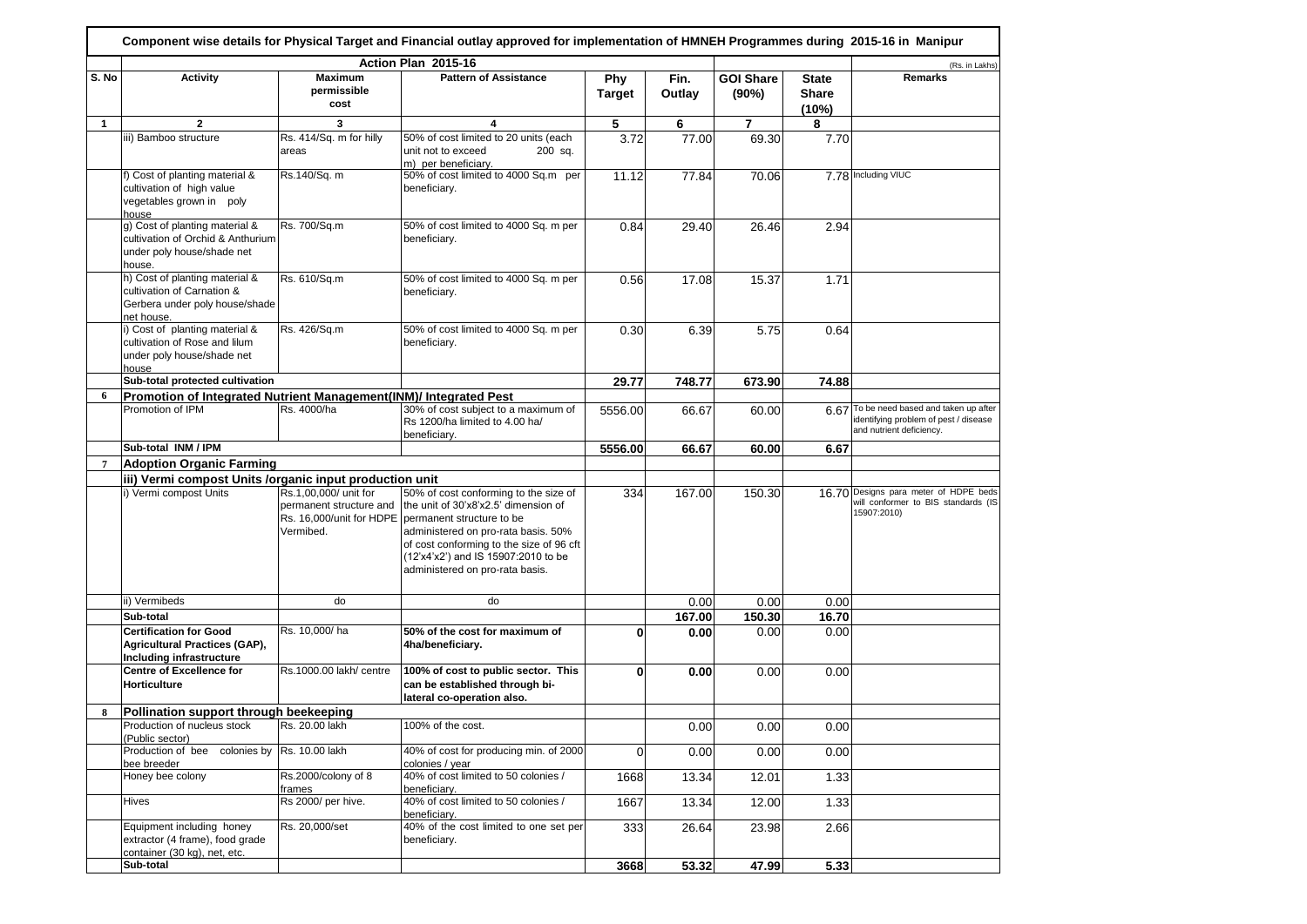|       |                                                                              |                                                               | Action Plan 2015-16                                                                                                                                                                                                                                                    |                      |                |                           |                                       | (Rs. in Lakhs)                                                                                                                               |
|-------|------------------------------------------------------------------------------|---------------------------------------------------------------|------------------------------------------------------------------------------------------------------------------------------------------------------------------------------------------------------------------------------------------------------------------------|----------------------|----------------|---------------------------|---------------------------------------|----------------------------------------------------------------------------------------------------------------------------------------------|
| S. No | <b>Activity</b>                                                              | <b>Maximum</b><br>permissible<br>cost                         | <b>Pattern of Assistance</b>                                                                                                                                                                                                                                           | Phy<br><b>Target</b> | Fin.<br>Outlay | <b>GOI Share</b><br>(90%) | <b>State</b><br><b>Share</b><br>(10%) | Remarks                                                                                                                                      |
| 1     | $\mathbf{2}$                                                                 | 3                                                             | 4                                                                                                                                                                                                                                                                      | 5                    | 6              | 7                         | 8                                     |                                                                                                                                              |
| 9     | <b>Horticulture Mechanization</b>                                            |                                                               |                                                                                                                                                                                                                                                                        |                      |                |                           |                                       |                                                                                                                                              |
|       | i) Tractor (upto 20 PTO HP)                                                  | 3.00 lakh/unit                                                | 25% of cost, subject to a maximum of<br>Rs. 0.75 lakh/unit for general category<br>farmers, and in the case if SC, ST,<br>Small & Marginal famers, women<br>farmers and beneficiaries in NE<br>states, 35% of cost, subject to a<br>maximum of Rs. 1.00 lakh per unit. | 34                   | 34.00          | 30.60                     | 3.40                                  |                                                                                                                                              |
|       | ii) Power Tiller                                                             |                                                               |                                                                                                                                                                                                                                                                        |                      |                |                           |                                       |                                                                                                                                              |
|       | b) Power tiller (8 BHP & above)                                              | 1.50 lakh per unit                                            | Subject to a maximum of Rs.0.60<br>lakh/unit for general category farmers,<br>and in the case if SC, ST, Small &<br>Marginal farmers, women farmers and<br>beneficiaries in NE states, subject of a<br>maximum of Rs. 0.75 lakh/unit.                                  | 139                  | 104.25         | 93.83                     | 10.43                                 |                                                                                                                                              |
|       | Tractor/Power tiller (below 20 BHP) driven equipments                        |                                                               |                                                                                                                                                                                                                                                                        |                      |                |                           |                                       |                                                                                                                                              |
|       | Land Development, tillage<br>a)<br>and seed<br>bed preparation<br>equipments | 0.30 lakh per unit                                            | Subject to a maximum of Rs.0.12<br>lakh/unit for general category farmers,<br>and in the case if SC, ST, Small &<br>Marginal farmers, women farmers and<br>beneficiaries in NE states, subject of a<br>maximum of Rs. 0.15 lakh/unit.                                  | 216                  | 32.40          | 29.16                     | 3.24                                  |                                                                                                                                              |
|       | <b>PP Equipements</b>                                                        |                                                               |                                                                                                                                                                                                                                                                        |                      |                |                           |                                       |                                                                                                                                              |
|       | <b>Manual Sprayer</b>                                                        | Rs. 0.012 lakh/unit                                           | Subject to a maximum of Rs.0.005<br>lakh/unit for general category farmers,<br>and in the case if SC, ST, Small &<br>Marginal farmers, women farmers and<br>beneficiaries in NE states, subject of a<br>maximum of Rs. 0.006 lakh/unit.                                | 8334                 | 50.00          | 45.00                     | 5.00                                  |                                                                                                                                              |
|       | Sub-total                                                                    |                                                               |                                                                                                                                                                                                                                                                        | 8723                 | 220.65         | 198.59                    | 22.07                                 |                                                                                                                                              |
| 10    | Human Resource Development (HRD)                                             |                                                               |                                                                                                                                                                                                                                                                        |                      |                |                           |                                       |                                                                                                                                              |
|       |                                                                              | <b>Training of farmers</b>                                    |                                                                                                                                                                                                                                                                        |                      |                |                           |                                       |                                                                                                                                              |
|       | Within the State                                                             | Rs. 1000/day per farmer<br>including transport                | 100% of the cost.                                                                                                                                                                                                                                                      | 4444                 | 44.44          | 40.00                     | 4.44                                  |                                                                                                                                              |
|       | Outside the state                                                            | Project based as per<br>actual.                               | 100% of the cost.                                                                                                                                                                                                                                                      |                      | 11.11          | 10.00                     | 1.11                                  |                                                                                                                                              |
|       |                                                                              | (e) Exposure visit of farmers                                 |                                                                                                                                                                                                                                                                        |                      |                |                           |                                       |                                                                                                                                              |
|       | Outside the State                                                            | Project based as per<br>actual.                               | 100% of the cost.                                                                                                                                                                                                                                                      |                      | 16.67          | 15.00                     | 1.67                                  |                                                                                                                                              |
|       | Study tour to progressive States/ Rs.800/day per                             | Training / study tour of technical staff/ field functionaries | 100% of the cost.                                                                                                                                                                                                                                                      |                      |                |                           |                                       |                                                                                                                                              |
|       | units (group of minimum 5<br>participants)                                   | participant plus TA/DA,<br>as admissible                      |                                                                                                                                                                                                                                                                        | 1389                 | 11.11          | 10.00                     | 1.11                                  |                                                                                                                                              |
|       | Sub-total                                                                    |                                                               |                                                                                                                                                                                                                                                                        | 5833                 | 83.33          | 75.00                     | 8.33                                  |                                                                                                                                              |
| 11    |                                                                              | <b>INTEGRATED POST HARVEST MANAGEMENT</b>                     |                                                                                                                                                                                                                                                                        |                      |                |                           |                                       |                                                                                                                                              |
|       | Pack house / On farm<br>collection & storage unit                            | Rs. 4.00 lakh/unit with<br>size of 9Mx6M                      | 50% of the capital cost.                                                                                                                                                                                                                                               | 180                  | 360.00         | 324.00                    |                                       | 36.00 Minutes of SLEC meeting to be<br>submitted along with details of<br>beneficiareis, locaiton,<br>etc to<br>facilitate release of funds. |
|       | <b>Sub-total PHM</b>                                                         |                                                               |                                                                                                                                                                                                                                                                        | 180                  | 360.00         | 324.00                    | 36.00                                 |                                                                                                                                              |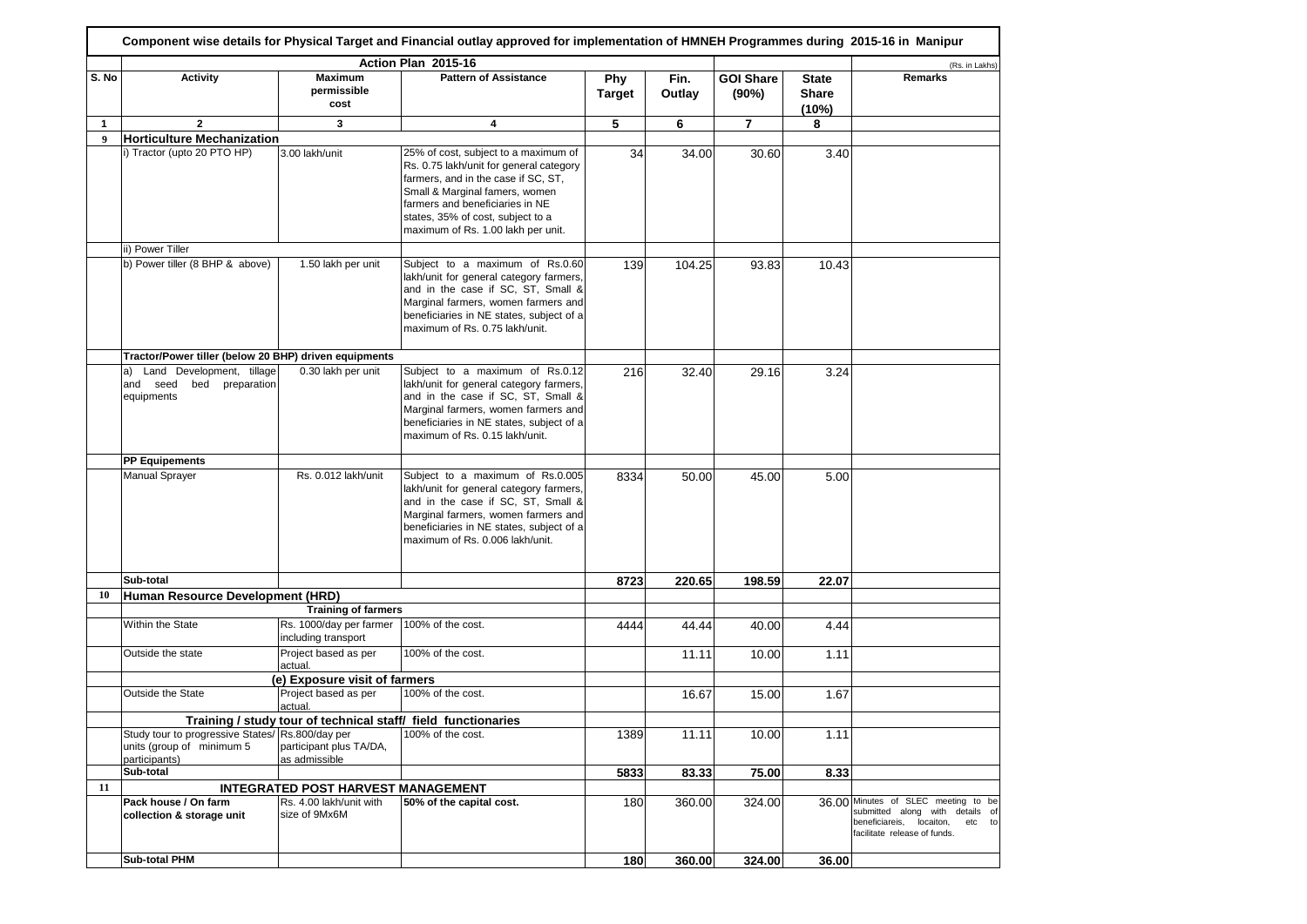|              |                                                                                                                                                                                                      |                                                                                                                  | Action Plan 2015-16                                                                                                                                          |                             |                |                           |                                       | (Rs. in Lakhs)                                                                                                                                          |
|--------------|------------------------------------------------------------------------------------------------------------------------------------------------------------------------------------------------------|------------------------------------------------------------------------------------------------------------------|--------------------------------------------------------------------------------------------------------------------------------------------------------------|-----------------------------|----------------|---------------------------|---------------------------------------|---------------------------------------------------------------------------------------------------------------------------------------------------------|
| S. No        | <b>Activity</b>                                                                                                                                                                                      | <b>Maximum</b><br>permissible<br>cost                                                                            | <b>Pattern of Assistance</b>                                                                                                                                 | <b>Phy</b><br><b>Target</b> | Fin.<br>Outlay | <b>GOI Share</b><br>(90%) | <b>State</b><br><b>Share</b><br>(10%) | Remarks                                                                                                                                                 |
| $\mathbf{1}$ | $\overline{2}$                                                                                                                                                                                       | 3                                                                                                                | 4                                                                                                                                                            | 5                           | 6              | $\overline{7}$            | 8                                     |                                                                                                                                                         |
| 12           |                                                                                                                                                                                                      |                                                                                                                  | ESTABLISHMENT OF MARKETING INFRASTRUCTURE FOR HORTICULTURAL                                                                                                  |                             |                |                           |                                       |                                                                                                                                                         |
|              | Rural Markets/ Apni<br>mandies/Direct markets (Hilly<br>area)                                                                                                                                        | Rs. 25.00 lakh                                                                                                   | Credit linked back-ended subsidy @<br>40% of the capital cost of project in<br>general areas and 55% in case of Hilly<br>& Scheduled areas, per beneficiary. | 5 <sup>1</sup>              | 68.75          | 61.88                     |                                       | 6.88 Minutes of SLEC meeting to be<br>submitted along<br>with<br>details of<br>beneficiareis,<br>locaiton,<br>etc<br>to<br>facilitate release of funds. |
|              | <b>Sub-total Market</b>                                                                                                                                                                              |                                                                                                                  |                                                                                                                                                              | 5 <sub>l</sub>              | 68.75          | 61.88                     | 6.88                                  |                                                                                                                                                         |
|              | <b>FOOD PROCESSING</b>                                                                                                                                                                               |                                                                                                                  |                                                                                                                                                              |                             |                |                           |                                       |                                                                                                                                                         |
|              | Food processing units                                                                                                                                                                                | Rs. 800 lakh/unit                                                                                                | Credit linked back ended capital<br>investment assistance of 50% of cost<br>in the States of J&K, Himachal and<br>Uttarakhand                                |                             | 460.00         | 414.00                    |                                       | 46.00 Project to be submitted                                                                                                                           |
|              | Sub-total                                                                                                                                                                                            |                                                                                                                  |                                                                                                                                                              | 0.00                        | 460.00         | 414.00                    | 46.00                                 |                                                                                                                                                         |
| 13           |                                                                                                                                                                                                      | <b>Mission Management</b>                                                                                        |                                                                                                                                                              |                             |                |                           |                                       |                                                                                                                                                         |
|              | State & Districts Mission Offices<br>and implementing agencies for<br>administrative expenses, project, of appraised needs to<br>preparation, computerization,<br>contingency etc.                   | 5% of total annual<br>expenditure on the basis<br>State Horticulture Mission<br>(SHM) / implementing<br>Agencies | 100% assistance.                                                                                                                                             |                             | 158.44         | 142.60                    | 15.84                                 |                                                                                                                                                         |
|              | Institutional Strengthening,<br>hire/purchase of vehicles,<br>hardware/software                                                                                                                      | Project based                                                                                                    | 100% assistance.                                                                                                                                             | $\Omega$                    | 15.00          | 13.50                     | 1.50                                  |                                                                                                                                                         |
|              | Seminars, conferences, workshops, exhibitions, Kisan<br>Mela, horticulture shows, honey festivals etc.                                                                                               |                                                                                                                  |                                                                                                                                                              |                             |                |                           |                                       |                                                                                                                                                         |
|              | International level                                                                                                                                                                                  | Rs. 7.50 lakh per event.                                                                                         | 100% of cost per event of 4 days, on<br>pro rata basis.                                                                                                      | $\Omega$                    | 0.00           | 0.00                      |                                       | 0.00 Minutes of SLEC meeting to be<br>submitted along with details of<br>beneficiareis,<br>locaiton,<br>etc to<br>facilitate release of funds.          |
|              | National level                                                                                                                                                                                       | Rs. 5.00 lakh per event.                                                                                         | 100% of cost per event of two days.                                                                                                                          | $\mathbf{3}$                | 15.00          | 13.50                     | 1.50                                  | $-do-$                                                                                                                                                  |
|              | State level                                                                                                                                                                                          | Rs. 3.00 lakh / event                                                                                            | 100% assistance subject to a<br>maximum of Rs.3.00 lakh per event of<br>two days.                                                                            | $6 \mid$                    | 18.00          | 16.20                     | 1.80                                  | -do-                                                                                                                                                    |
|              | <b>District level</b>                                                                                                                                                                                | Rs. 2.00 lakh / event                                                                                            | 100% assistance subject to a<br>maximum of Rs.2.00 lakh per event of<br>two days.                                                                            | 10                          | 20.00          | 18.00                     | 2.00                                  | -do-                                                                                                                                                    |
|              | Information dissemination<br>through publicity, printed<br>literature etc and local<br>advertisements                                                                                                | Rs. 0.40 lakh/ block                                                                                             | 100% of cost.                                                                                                                                                | 5 <sup>1</sup>              | 2.00           | 1.80                      | 0.20                                  |                                                                                                                                                         |
|              | <b>Technical Support Group (TSG)</b><br>at State Level for hiring<br>experts/staff, studies,<br>monitoring & concurrent<br>evaluation/evaluation, mass<br>media, publicity, video<br>conference etc. | Project based, subject to 100% of cost<br>a ceiling of Rs. 50. 00<br>lakh per annum/state                        |                                                                                                                                                              |                             | 35.00          | 31.50                     | 3.50                                  |                                                                                                                                                         |